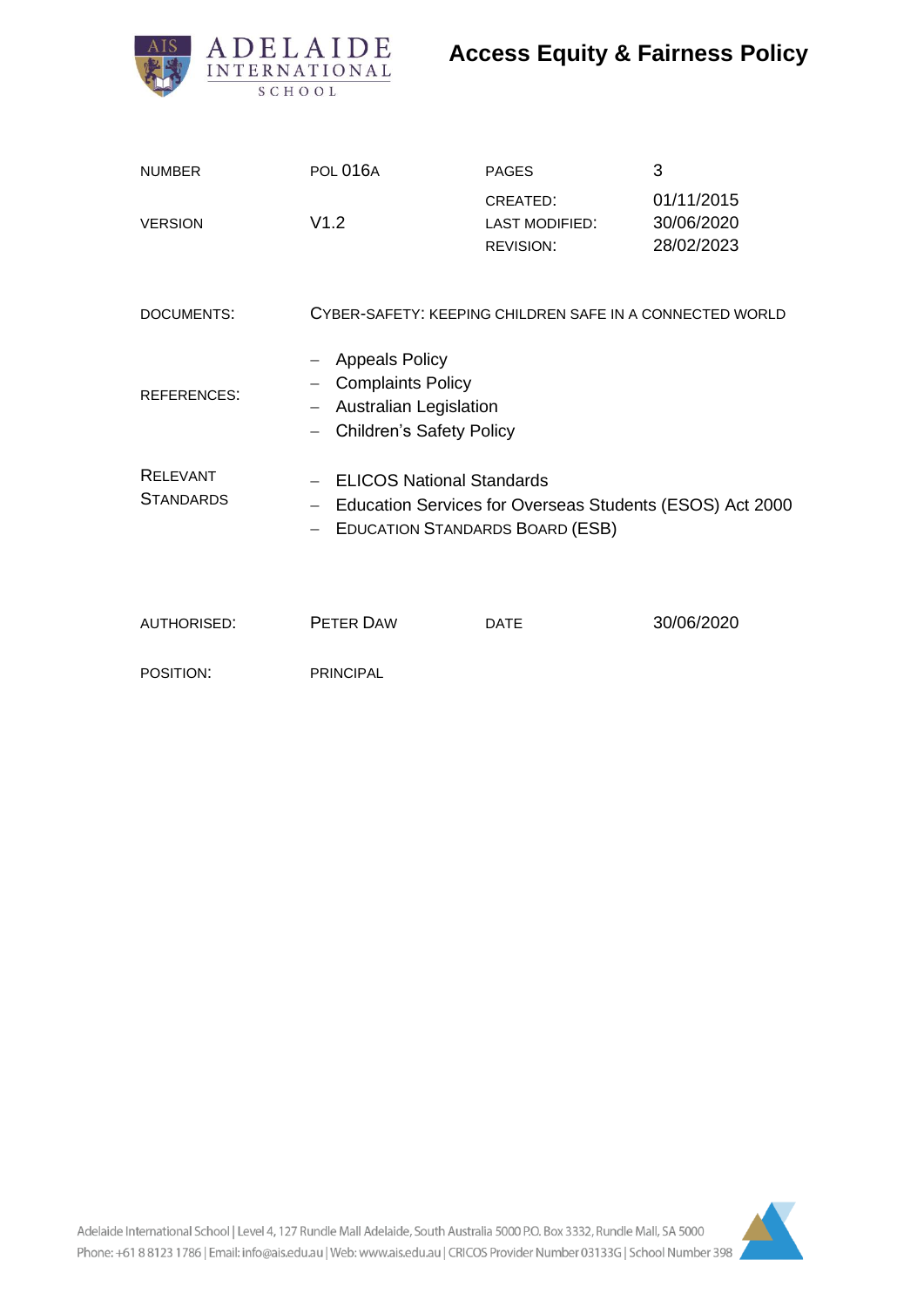

# **PURPOSE**

This Access, Equity and Fairness Policy specifies the principles and framework of Adelaide International School to ensure the provision of open access and equity to all stakeholders of the organisation.

#### **POLICY**

AIS is committed to providing an environment that is:

- safe and equitable through zero tolerance of any form of harassment, bullying, discrimination, racial vilification, or any other activity that inhibits access, equity, or fairness
- supportive of the learning needs of AIS students, enabling them to have equal opportunities for academic success
- a child safe environment.
- as a minimum, aligned with State and Federal legislation.

#### **SCOPE**

This policy applies to all managers, employees, contractors, students, and potential students at AIS.

#### **DEFINITIONS**

*Access:* Ability to have entry to courses, procedures and activities that are free of discrimination and do not have additional barriers put in place because of the characteristics of the person.

*Equity*: All people are treated equally and with respect, regardless of race, gender identity, impairment, size, age, religion etc

*Fairness*: Impartial and just treatment or behaviour without favouritism or discrimination

*Child Protection Officer*: The appointed person with responsibility for managing Child Protection issues including being up to date with relevant legislation in relation to access, equity and fairness for all stakeholders. This includes being the first point of contact to provide advice and support to children, parents and employees/volunteers regarding the safety and well-being of children when dealing with the organisation.

## **PRINCIPLES**

This policy is based on the following principles:

- 1. AIS recognises, values, and promotes the diversity of its student and staff community
- 2. All stakeholders will be treated with respect in a workplace and learning environment that is free of harassment and intimidation
- 3. All personnel and learner decisions will be fair, reasonable, non-discriminatory, and based on merit
- 4. No individual or group will be treated less favourably than another.
- 5. All communications and interactions will be free of bias, prejudice, and discriminatory language